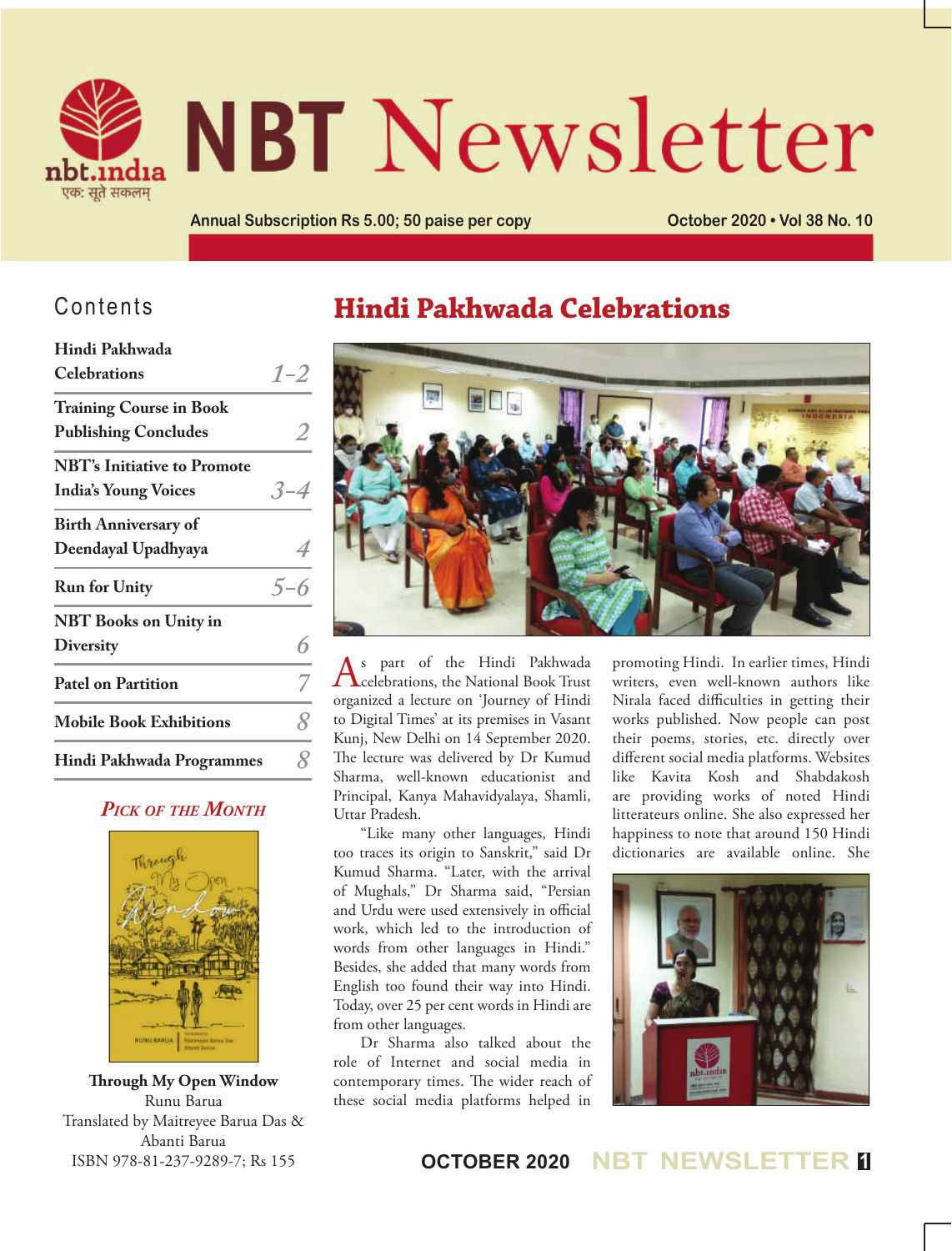also added that with the advent of artificial intelligence, several new user-friendly tools like voice search, spell check etc. have been introduced for Hindi language users. She also appreciated NBT's initiative in providing free ebooks to readers during covid pandemic.

Speaking of Hindi as the official language of India, Dr Kumud said that Hindi was declared as official language on

14 September 1959. Several initiatives are being taken to promote the language not



only in India but also in other countries. She remarked that in this digital age, the language could be promoted more easily and in effective manner.

Earlier, Shri Rakesh Kumar, Deputy Director and Rajbhasha Adhikari, NBT, welcomed the guests and presented a memento to the main speaker. He also read out the message of Dr Ramesh Pokhriyal 'Nishank,' Hon'ble Minister of Education, Government of India on the occasion of Hindi Diwas.

The session was coordinated by Shri R K Singh, Hindi Consultant, NBT India.

## **Training Course in Book Publishing Concludes**

The first ever online Training Course<br>in Book Publishing concluded on 20 September 2020. Organised by National Book Trust, India, the three-month course began from 26 June 2020.



the course was a big challenge," said Shri Yuvraj Malik, Director, NBT. However, he added that, "we decided to organize the course online and make it more inclusive." He said that people from across the country participated in the programme and shared their ideas. Shri Yuvraj Malik also said that the next course will have new features including professional faculty from abroad, evaluation system, assignments and internship, among others. He also talked about the future prospects of the industry and the publication of bilingual books for children under new Education policy.

In his keynote address, Prof. Govind



Prasad Sharma, Chairman, NBT said that the pandemic has brought about many changes and has developed a new culture of online training. Speaking of the book *The World is Flat*, Prof. Sharma said that Milton Friedman, the author of the book has talked about 10 changes in the world, among which nine have occurred due to technology. He said that if one wishes to grow in the industry, it is "In these times of crisis, organizing if one wishes to grow in the industry, it is NBT.

necessary to keep oneself updated about the new changes that are taking place in the industry.

Over fifty participants from across the country participated in the programme. The experts from the industry including Shri G S Jolly, Shri Ratnesh Jha, Shri B D Mendiratta, Shri Prabhat Kumar, Shri Vivek Mehra, Shri Kula Saikia, Shri Bikram Das, Prof. Nandini Sahu, Shri Sridharan Balan, Shri Balendu Dhadichi, among others.

The faculty introduced participants to the various aspects of publishing like copyright, editing, designing, ISBN, pre-press and printing, sale, promotion, marketing, etc.

The programme was coordinated by Shri Narendra Kumar, Production Officer,



**<sup>2</sup> NBT NEWSLETTER OCTOBER 2020**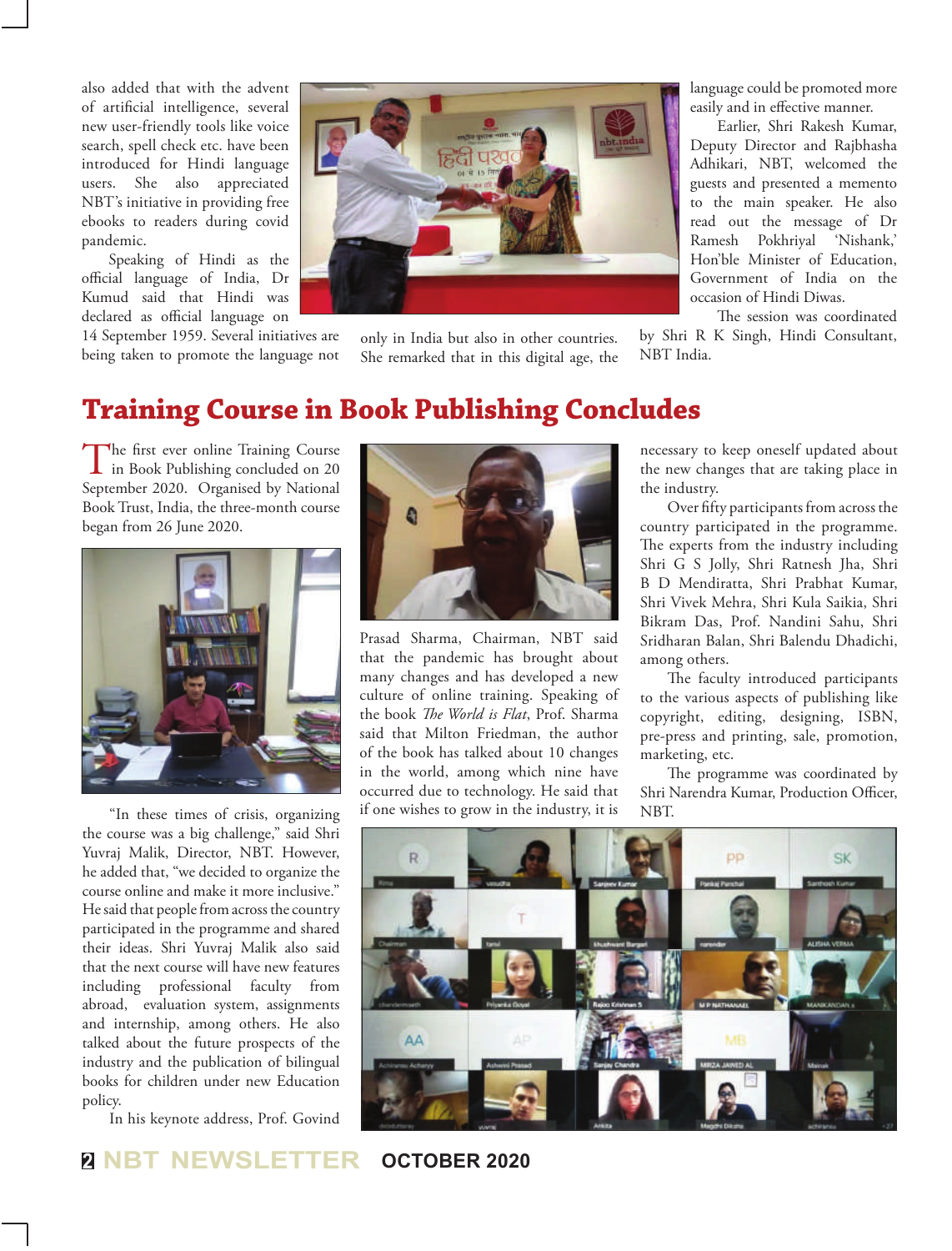# **NBT's Initiative to Promote India's Young Voices**

National Book Trust, India organized a virtual session on 'Promoting India's 'Young Voices' on 19 September 2020.

The session brought together eminent Children's Writers, Illustrators and Child Authors on a single platform. The panelists included Ms Sudha Murthy, Chairperson, Infosys Foundation and noted writer in English and Kannada; Ms Deepa Agarwal, renowned children's author; Shri Subir Roy, international award-winning illustrator and Dr Rajesh Vyas, a prolific critic of contemporary art and culture, poet and renowned columnist. They shared their experiences of writing children's literature and understanding what children today are interested in reading. The young authors aged 7 to 15 talked about their inspiration behind writing at such a young age, and their future goals.



"India is a country which has millions of stories – We as writers need to bring them to children , said Ms Sudha Murthy in her address. Recognising the importance of once potential, Ms Sudha Murthy said, "My background and absence of children's books when I was young helped me turn to writing for children. It is essential to understand the needs of the readers. For today's children, it is necessary to write in a style that is easily understood by them and incorporate values in our writings."

"My journey of becoming a writer started with stories told by my mother,"



said Ms. Deepa Agarwal. Later during her stay in boarding school, she said, "I developed an interest for reading. I always try to think from the point of view of a child and take inspiration from real-life incidents as well as from my own children."



Stressing on the importance of illustrations, Mr. Subir Roy, an international award-winning and legendary illustrator said, "It's vital to take inspiration from your surroundings and let children nurture their creative ideas," Being original and honest with your art is very crucial to become an illustrator. He also stressed the importance of drawing a negative character correctly and not glorifying it by putting unnecessary details.

Dr Rajesh Kumar Vyas talked about his childhood days when he was inspired to write from puppet shows. "Our mind is like a parachute, it works best when it is open", said Mr. Vyas. As a writer, one needs to pay attention to our surroundings and how you perceive that should reflect in your writings, which will always be different from others, hence original.



Speaking on the occasion, Shri Yuvraj Malik, Director, National Book Trust, India said that all young authors have the potential to win the Sahitya Akademi award, the Booker prize or any



other prestigious literary award, all they need is correct guidance and a platform to showcase their talent. Talking about NBT, Shri Malik said, "We have very specialized and exclusive content for children's literature, and NBT has set the benchmark in this domain. NBT has been working for the last more than six decades for promotion of books and reading, and has always taken unique initiatives to make children book-minded and provide assistance to young authors. We publish content for children and organize special events for them, and now is the time to pay attention towards the content written by children. "NBT," he said, will give young talented child authors wings to fly, they just need to fly in the right direction."

In the next session that followed, the Child Authors talked about their writings and inspirations – Ayan Gogoi Gohain, 7-year-old young author from Assam who is inspired by nature, birds,

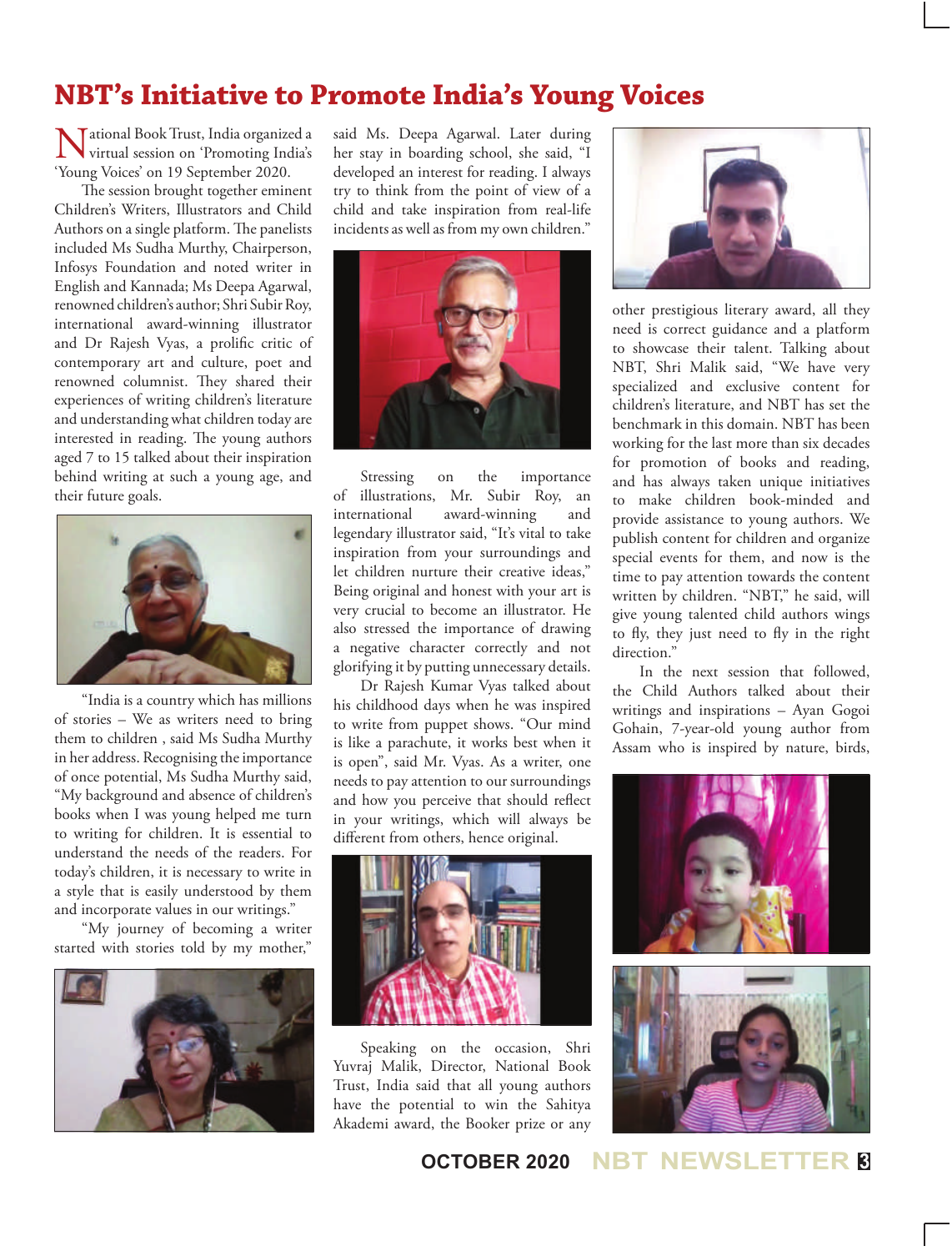

and snow; 10-year-old Sarah Rose who loves reptiles and all scary creatures; Dhruvaditya Tiwari, 11-year-old who wrote his first book when he was just 7 years old and likes the genre of spiritual and scientific adventure; Ayaan Kapadia, 11-year-old who completed his first book in just three days!; Akshat Gupta, 12-yearold who is the youngest to hold the record of publishing maximum books in a year; and Yashi Tripathi, 15-year-old who is a



voracious reader and her book is all about mystery and adventure.





In the concluding session, the children interacted with the panelists posing interesting questions – like how to depict nature in their illustrations, how to make characters come alive, how to overcome obstacles, and how to become an established award winning writer, among others.

The programme was moderated by Ms. Kanchan Wanchoo Sharma, Assistant Director (Public Relations), NBT, India.

## **Birth Anniversary of Deendayal Upadhyaya**

Scholar, writer and journalist,<br>Deendayal Upadhyaya was a major influence in Indian political history. Born on 25 September 1916, he lost his parents at a young age and was brought up by his maternal uncle. A brilliant student, Deendayal earned scholarships to continue his studies. In 1942, he became a life-time volunteer of the Rashtriya Swayamsevak Sangh. He was closely associated with Syama Prasad Mookerjee in 1950 and became a member of Bharatiya Jana Sangh. After he became the national general secretary

of the BJS, Deendayal Upadhyay was instrumental in shaping the ideology and socio-political principles of the BJS for next 15 years.

Greatly influenced by Gandhian principles, Deendayal Upadhyaya was a deep and original thinker. His philosophy of Integral Humanism, is a synthesis of the material and the spiritual, the individual and the collective

In the 1940s, Deendayal Upadhyaya started a publishing house called Rashtra Dharma. And in 1948, he launched *Panchjanya* (weekly) and became its

founder editor. He also edited *Swadesh* (daily). Among Deendayal Upadhyaya's major writings include a drama on Chandragupta Maurya, and a biography of Shankaracharya. He passed away on 11 February 1968.

National Book Trust, India has published books on his life and times in Hindi including *Aniket Sant: Deendayal Upadhyayay*; *Bhartiya Chintan Parampara Ke Vaachak: Gandhi, Lohia aur Deendayal*; *Bhartiya Rajneeti Ka Pandit Deendayal Ka Yogdaan* and *Pandit Deendayal Upadhyaya: Vyakti Darshan*.



## **<sup>4</sup> NBT NEWSLETTER OCTOBER 2020**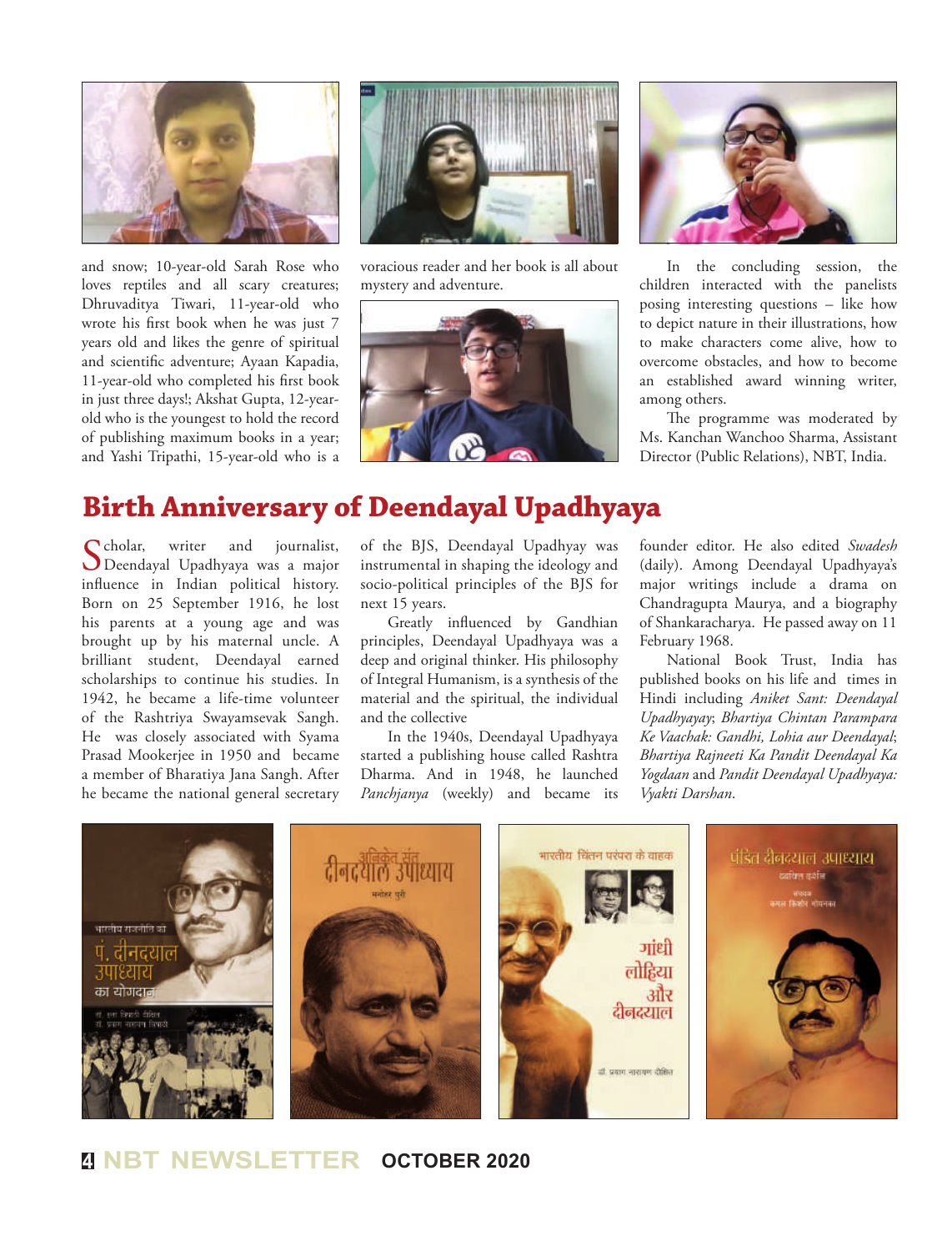## **Run for Unity**

On the occasion of the 142nd Birth Anniversary of Sardar Patel, PM Narendra Modi addressed the nation while flagging-off 'Run for Unity' on 31 October 2017. We reproduce the speech of the same

Victory to Mother India! Let Sardar Sahib be immortal! The young loved ones of Maha Bharati who have come here in large numbers,

Today is 31st of October, the birthday of Sardar Vallabh Bhai Patel. 31st October is also commemorated as the death anniversary of former Prime Minister, Smt. Indira Gandhi ji. On the birth anniversary of the great Sardar Sahib, let us recall the efforts and the struggles of his life for the freedom of the country. After independence, this great man through his skill, struggles, strength and supreme devotion towards the nation had saved the country on several occasions of crises at a time when the country was on the verge of disintegration. He had not only steered the country out of problems at the time of Independence but also contributed significantly to consolidate the small princely kingdoms that wanted to secede from India after the British had left. He did not let the intensions of the British to eliminate the existence of India by dividing her into small states to succeed. This was the long term vision of Sardar Vallabh Bhai Patel that integrated the country into a single thread by using his diplomacy and strategies. No efforts were made to acquaint the new generation with Sardar vallabh Bhai Patel. Attempts have been made either to erase his name from the pages of history or to undermine his role. But history is witness to the fact that whether some political ideology or a political party gives him recognition or not, the young generation doesn't want to forget him. As a result, when the opportunity to serve came before us we commemorated the contributions made by that great personality in a special manner and will continue with it in every generation. Therefore, we have come up with this campaign - Run for Unity. I am glad that the young generation is participating in Run for Unity with great enthusiasm.

Once the country's first President, Dr.



Rajendra Prasad, had said something which had compelled us to think. He had said -"Today, we have the name 'India' to refer to as our country. Today we have a country called 'India'. This was made possible only because of Sardar Vallabh Bhai Patel's statesmanship and tremendous hold on the administration." He had further said, "Despite this, we have forgotten Sardar Sahib." The first President of India had expressed this pain over forgetting Sardar Sahib's contributions.

India is a nation full of diversities. We have time and again reiterated that the unique feature of our country is unity in diversity. This has been our mantra. But unless we acknowledge this speciality of our country and feel proud of it, this will remain just a slogan. We would not be able to use it for nation building. Every Indian can feel proud of the fact that India has embraced every cult of the world, every tradition and every ideology in some or the other form. It has a variety of dialects, dressing styles, food habits and beliefs. Despite this diversity we have learnt from our traditions to be united for the country for its welfare. Today, even the people from the same traditions and cultural backgrounds are intolerant towards one another and can even kill one another. In the 21st century some people are propagating violence in the world just to place one's beliefs as superior to the others'. On these occasions India can proudly say that we are that country, we

are the Indians who respect every belief, tradition and culture of the world. This is our legacy and strength. This is our path of a bright future. This is our responsibility. No one can underestimate the love of a brother and a sister. For the brother and the sister to sacrifice for each other is a natural tendency. Yet, in order to preserve the sanctity of this ritual, we celebrate Raksha-Bandhan. We try to enhance the relationship of the brother and the sister every year. Similarly, despite the country's unity it is necessary to reinforce the nation's cultural heritage. It is necessary to recall the Mantra of Unity again and again. It is essential to remember the pledge for the unity of the country again and again.

The country is vast. Generations keep changing. Not every incident of history is known. Therefore, it is necessary to echo the mantra of unity and search for the path to unity in a country with so much diversity. Our country should remain one and united. It's the responsibility of 125 crore Indians to secure the unity and integrity of the country given to us by Sardar Sahib. Therefore we should think about Sardar Patel by reminding ourselves of his contribution to the country's unity. Every generation should know the way he had integrated the country. Today, on 31st October, we are celebrating the birth anniversary of Sardar Sahib. Eight years later we will be celebrating 150th birth anniversary of Sardar Sahib. What new example of Unity shall we set on the completion of 150th birth anniversary of Sardar Sahib? How can we promote this feeling of Unity within the people? We will have to move ahead with these resolutions.

The year 2022 will mark 75 years of independence. Innumerable patriots such as Bhagat Singh, Sukhdev, Rajguru, Netaji Subhas Chandra Bose, Mahatma Gandhi and Sardar Patel had lived and died for the country. By the year 2022 when 75 years of independence will be completed we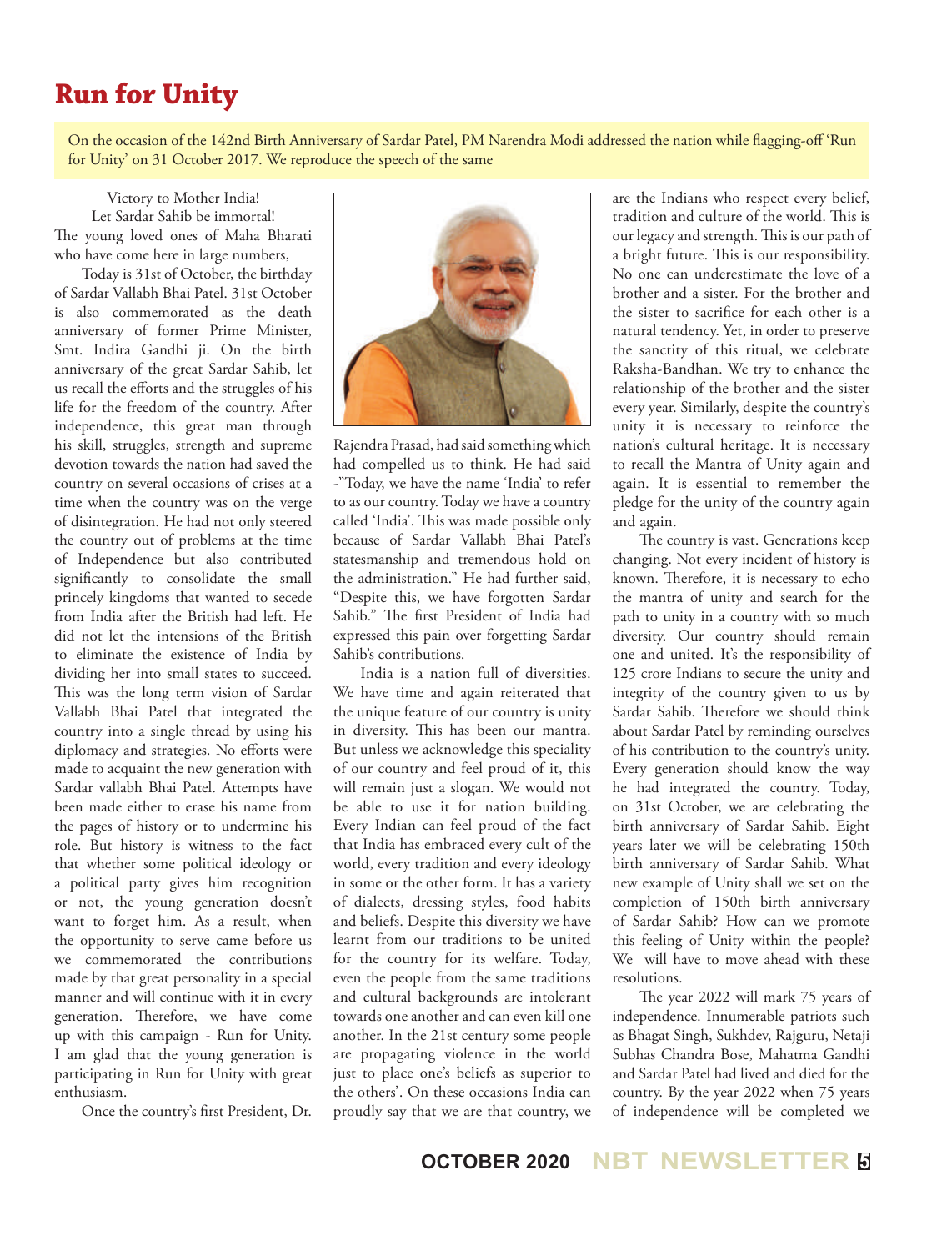should take a resolution in our hearts as well as try to fulfil that resolution. Every Indian should have a resolution. Every Indian should make great efforts to fulfil those resolutions. That resolution should be for the welfare of the society, of the country and for enhancing the country's pride. We should associate ourselves with such a resolution. I believe that the need of the hour is to take a resolution today on the birth anniversary of the great freedom fighter Sardar Vallabhbhai Patel for the year 2022.

You all have come in large numbers and got involved with this event enthusiastically. All the youngsters across the country also are associated with it. I urge you all to take an oath on Rashtriya Ekta Diwas. Remembering Sardar Vallabhbhai Patel, let us take an oath which I am presenting before you and you will repeat after me with a resolution inside your minds. You will repeat after me by putting forward your right hand: "I solemnly affirm that I will dedicate myself to maintain the unity, integrity and

sovereignty of the country and will also put all my efforts to spread this message among my countrymen. I take this pledge in the spirit of unity of my country which could be made possible by the foresightedness and the contribution of Sardar Vallabhbhai Patel. I sincerely take the pledge to make my contribution to ensure the internal security of my country."

> Victory to Mother India! Victory to Mother India! Victory to Mother India! Thanks a lot!

# **NBT Books Reflecting India's Unity in Diversity**

#### **Indian Federalism**

Mahendra Prasad Singh Rs. 115.00 192 pp

The book attempts to introduce and analyse the federal structure as enunciated in Indian Constitution from the theoretical as well as practical perspectives and how it has been able to put in place and evolve mechanism to meet the various and varied aspirations of different regions, communities and classes.

ISBN 978-81-237-6187-9

#### **Our Constitution: An Introduction to India's Constitution and Constitutional Law**

Subhash C Kashyap

Rs. 230.00 444 pp

Factual, objective and analytical, this highly readable book is a handy but authoritative study of our Constitution. It is useful not only for students and scholars of political science and constitutional law but also to lawyers, teachers and others wanting to understand the Constitution and the political system under which we live. ISBN 978-81-237-0734-1

#### **The National Culture of India**

S Abid Husain

Rs. 250.00 181 pp

A learned exposition of the theory that, amidst the great diversity in every walk of life in India, there exists an underlying unity. ISBN 978-81-237-0146-2

#### **Indian Society**

S C Dube Rs. 95.00 147 pp

Drawing upon diverse sources such as history, indology, anthropology and sociology, this book discusses the various



Our Constitution

The National ulture of India

aspects of Indian society including its historical roots, ideological foundations and social organisations. It also discusses the major trends of change and their impact, illuminating the complex social realities of India.

ISBN 978-81-237-1031-0

#### **Gandhi's India: Unity in Diversity** Rs. 70.00 100 pp

Gandhiji's basic ideas underwent no change during the forty years of his active public life, but their expression and application varied according to circumstances. This brief anthology has been compiled by the National Integration Sub-Committee of the National Committee for Gandhi Centenary. ISBN 978-81-237-5213-6



#### **My Little India**

Manoj Das Rs. 90.00 256 pp Written by a major contemporary writer, the book by taking us on a exclusive journey through India, offers a rare glimpse of the resplendent Indian psyche through descriptions of legends, myths, folklore, etc. ISBN 978-81-237-3953-3



**Reorganisation of States in India: Text and Content** Gyanesh Kudaisya

Rs 285 352 pp

Over sixty years ago, following the formation of Andhra Pradesh in 1953, demands for the creation of new states soon came up. Hence, Jawaharlal Nehru's government was forced to set up the States Reorganisation Commission (SRC) to investigate these demands and to formulate principles upon which new states could be created. Recommendations, ideas, method of working and manner in which recommendations were dealt with by Nehru government may have important insights for all those interested in the history of contemporary India. ISBN 978-87-237-7195-3

**<sup>6</sup> NBT NEWSLETTER OCTOBER 2020**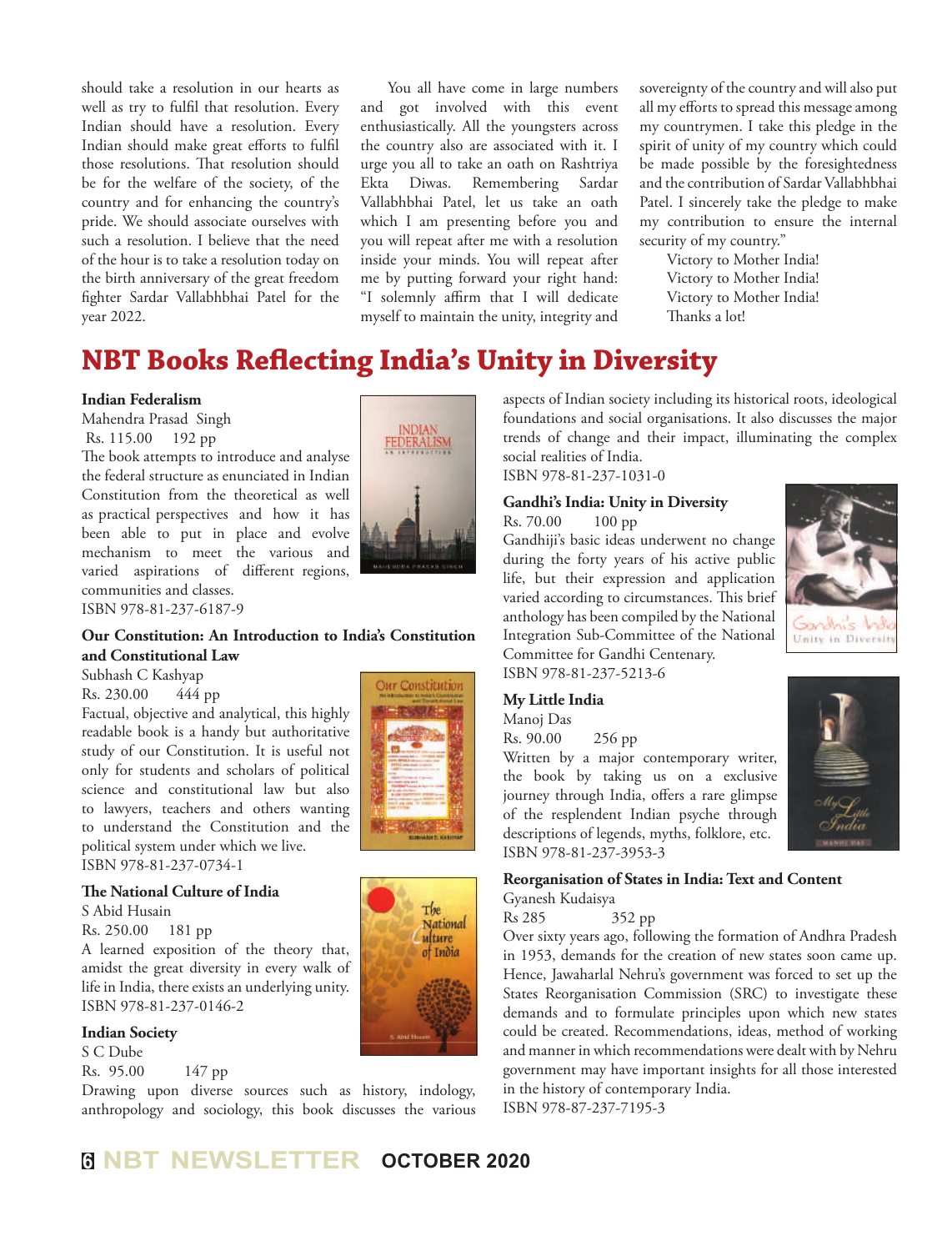## **Patel on Partition**

Reproduced from the book *Gandhi-Patel: Letters and Speeches*, published by NBT India, this speech, delivered by Sardar Patel on 2nd January 1947 at Shillong, reaffirms his secularism which was closely connected with statecraft management of democracy and the urge for integrative development of Indian society.

India has had to shoulder a great burden1 which involved sufferings and privations. It has also filled us with deep sorrow. During the Struggle for Freedom, although we bore tremendous sufferings, we never flinched nor grieved because the Struggle lent us zest that conquered all sorrow.

We have just won Freedom. But if we had not suddenly turned mad, we would have begun reaping its fruits and enhancing our prestige and reputation in the eyes of the world.

Instead of realizing the value of what we have achieved, we have behaved worse than animals. It was in no light-hearted manner that we agreed to Partition. This price was necessary to gain Freedom and to live in Freedom. There is no time, however, for grieving over what has happened.

We must remember that we have still our brothers and sister across the frontiers whom we have to evacuate and settle in this country. We hope Pakistan will not give trouble any more but help us to accomplish it peacefully so that each of us may settle down to the vital task of reconstruction that awaits us thereafter.

Kashmir and Hyderabad are the only two major issues that are still hanging on us. Junagadh has ceased to be a problem.1 Hyderabad, I am certain, will itself realize the path of sanity and wisdom. But if it did not, this problem would not remain confined to Hyderabad alone but it would have its wider repercussions all over India. Muslims in the rest of India are bound to be affected if Hyderabad only let out the virus of hate and enmity.

As regards to Kashmir, I am certain that the problem would settle itself sooner than expected. But if it so lingered, though it might damage India to a degree, it will mean a death-blow to Pakistan.

India means well to Pakistan. Indeed, all problems relating to partition have been settled peacefully. We settled those problems not as enemies but as mutual well-wishers. If only the problem of evacuation and exchange of population would have been settled peacefully, the relations between India and Pakistan would have been much better.

Alas! Words fail to describe the woes and sufferings which the people of Punjab have undergone. The rehabilitation of refugees is a very difficult task; and, for that, I invite co-operation of every Province. Here there is no room for provincialism, parochialism or for the kindred jealousies. If such tendencies grew, it would mean the ruin of India. Instead, there should be healthy competition among them for the common advancement and prosperity of the land. I thank the people of Shillong for donating me a purse of Rs. 10,000 for relief to the refugees.

India is going apace with the task of integration. Only six months ago, there was a talk of rajahsthans which, had it been materialized, the whole body-politic of India would have been covered with ulcers. Instead, we have achieved integration and unity which holds promise of immense potentiality for glory and greatness. It is now for all of us either to make or mar our future. If we want to secure our future, we could do so only by unity wherein lies strength.

I am glad that the people of Assam have forgotten and forgiven the efforts of the Muslim populace of the Province for the achievement of Pakistan. I hope this good turn will be appreciated by them. This obviously means that if there were a



Gandhi-Patel: Letters and Speeches Neerja Singh (Ed.) 978-81-237-5556-4 Rs. 145

war with Pakistan, Muslims in India must stand by their country. They must warn Pakistan: "You have got what you wanted. For Heaven's sake let us now live in peace."

I have a special word for the young men I see around me. I know that many of you wish to advocate Socialism. But you must realize that unity should come first. It is no use merely crying that we are Socialists. You cannot imbibe Socialism through textbooks or by listening to learned speeches. You must first understand what it means in practice and how the ground has to be prepared for it. You must realize how long England took to become socialistic and America makes no talk of it even now.

They say that I am a friend of rulers and capitalists. But indeed I am a friend of Harijans and the poor and the tribal people. I am also a friend of Socialists. But unlike many who indulge in, the parrot-cry of Socialism, I have no property of my own. Before you talk of Socialism you must ask yourself how much wealth you have created by your own labour. By experience, I am convinced that it is first necessary for us to learn how to produce wealth and thereafter to think what to do with it. What the Province of Assam needs imperatively today is not this parrotcry of Socialism but unity and strength. You must concentrate your efforts on useful and constructive activities and not get yourselves fogged in the theoretical disputes about Socialism. There are some people who rather think that they could settle all their problems by wielding the big stick and by shouting slogans of Socialism ad nauseam. But they forget that it is not coercion or hatred but affection and regard that will prove effective ultimately.

You have also to take care of the frontiers of which you are the sentinels. It is a mighty responsibility for it involves dealing with the enemies and welcoming the friends.

I wish Assam to set a model for the rest of India!